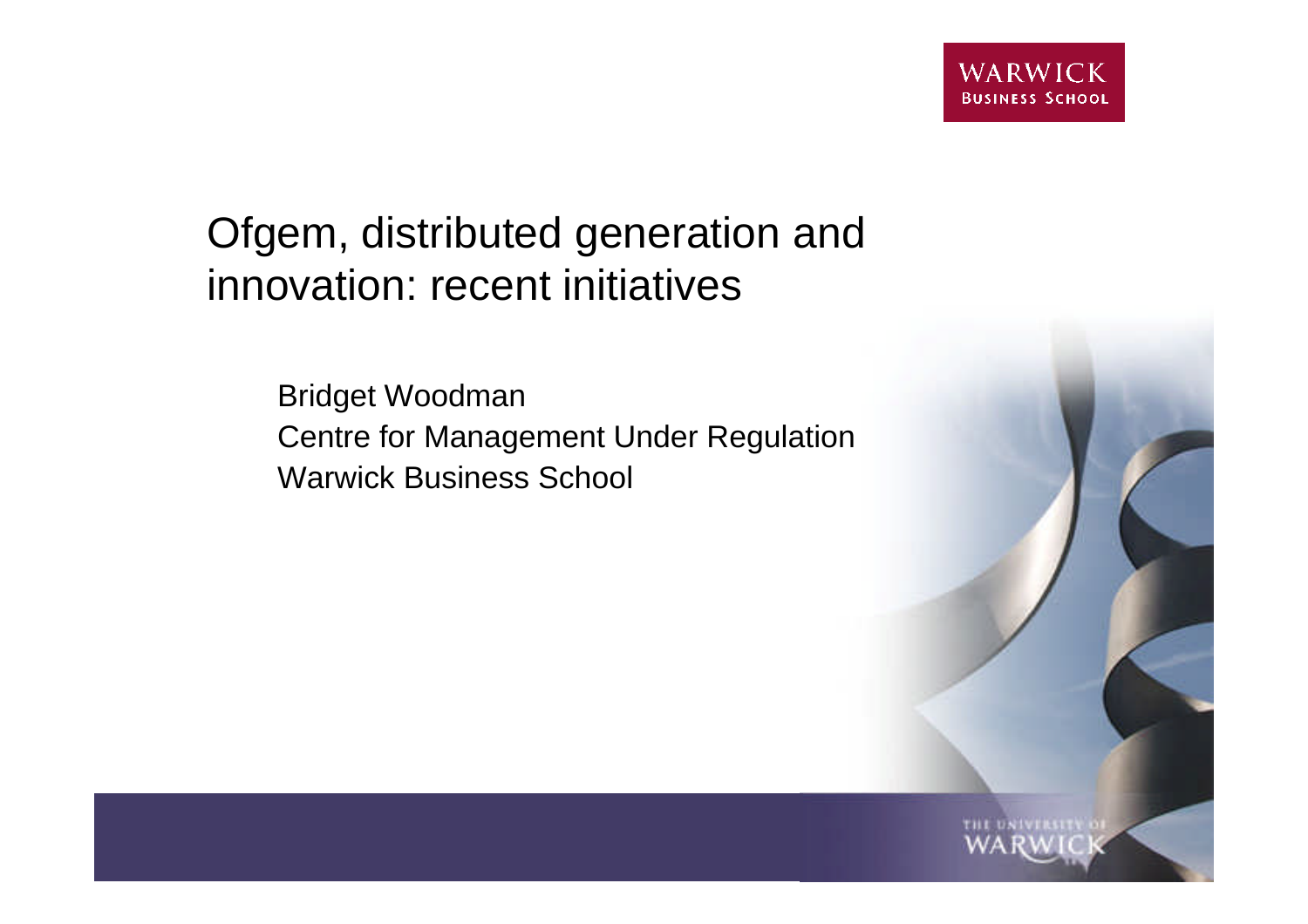**Overview** 

- **EXECUTE:** Role of Ofgem
- Outline of some barriers to distributed generation (DG)
- New measures to provide incentives for DG
- **Executed Sofar**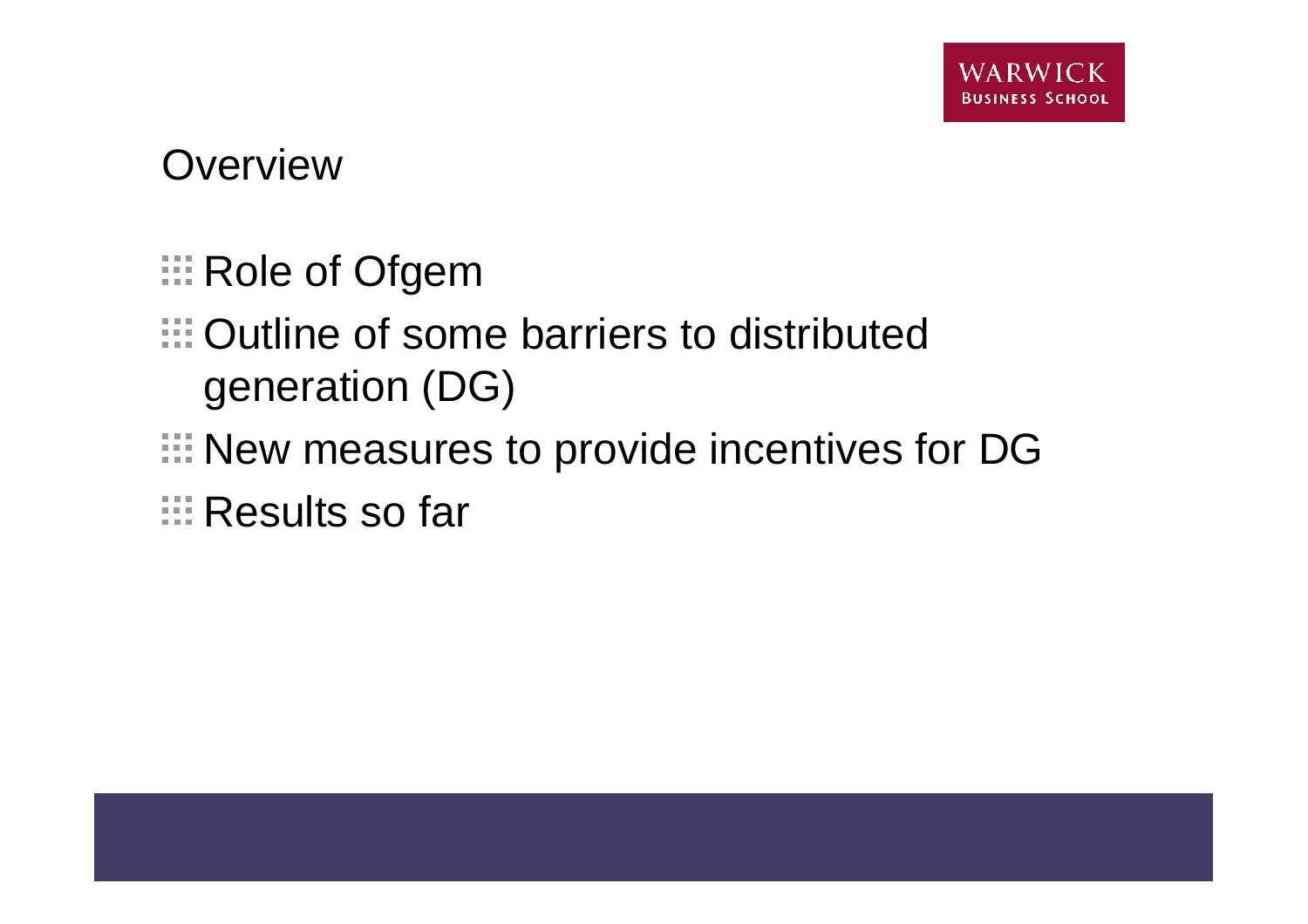Ofgem's role in regulation and innovation

- **EDuties: cost effective operation**
- **E: Monopoly Distribution Network Operators** (DNOs) mainly regulated through 5 yearly price controls

**Main focus 2005 - 2010** 

**EXECUTE:** But has also recognised the role of networks in ensuring security of supply and meeting Government targets for renewables and CHP  $\Box$ : How to enable more DG cost effectively?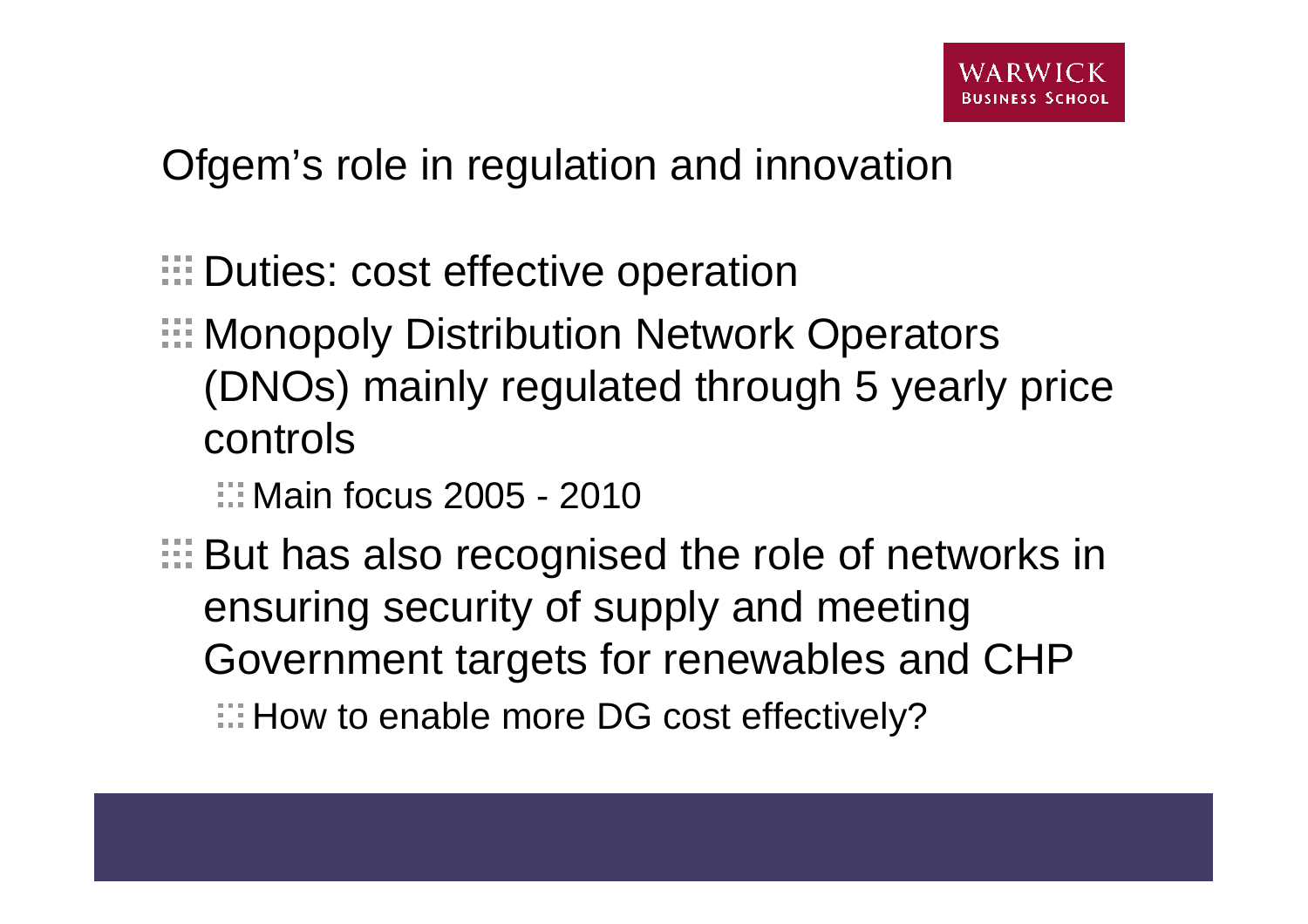#### Innovation in distribution networks

- **E.** Currently 'passive'
	- **EDED FROM FROM FROM FROM STATE EXAMPLE THE POWER Shipped from transmission network to** consumer
	- Generation on distribution networks not controlled it operates outside the main system
- **E: More DG could imply more active management** Voltage control, fault levels, managing power flows **Longer term: managing generation and load, self**controlling areas of the network, participation from individual consumers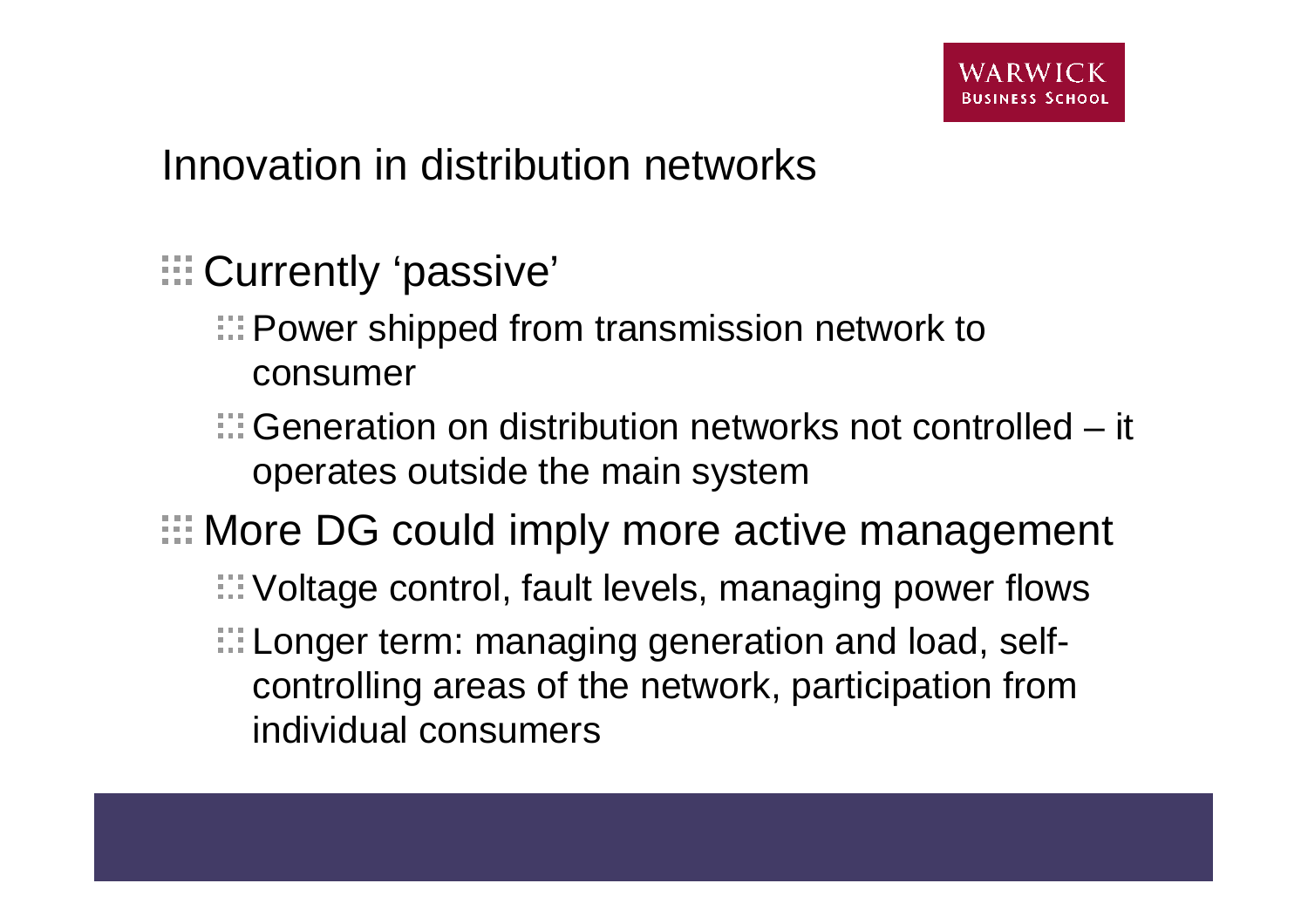### Innovation/DG in the price control

- **Emphasis on cost reduction**
- $\mathbb H$  Income largely driven by asset base
- **E: R&D declined since privatisation**
- **EXECUTE:** Value of DG not reflected
- **EXAMPLE:** "Under the present price control rules there is no financial incentive for the DNOs to connect distributed generation to their networks. We therefore believe that the regulatory framework needs to be amended so that the DNOs connect and use higher levels of distributed generation" (DTI 2003, paras 4.21 – 22)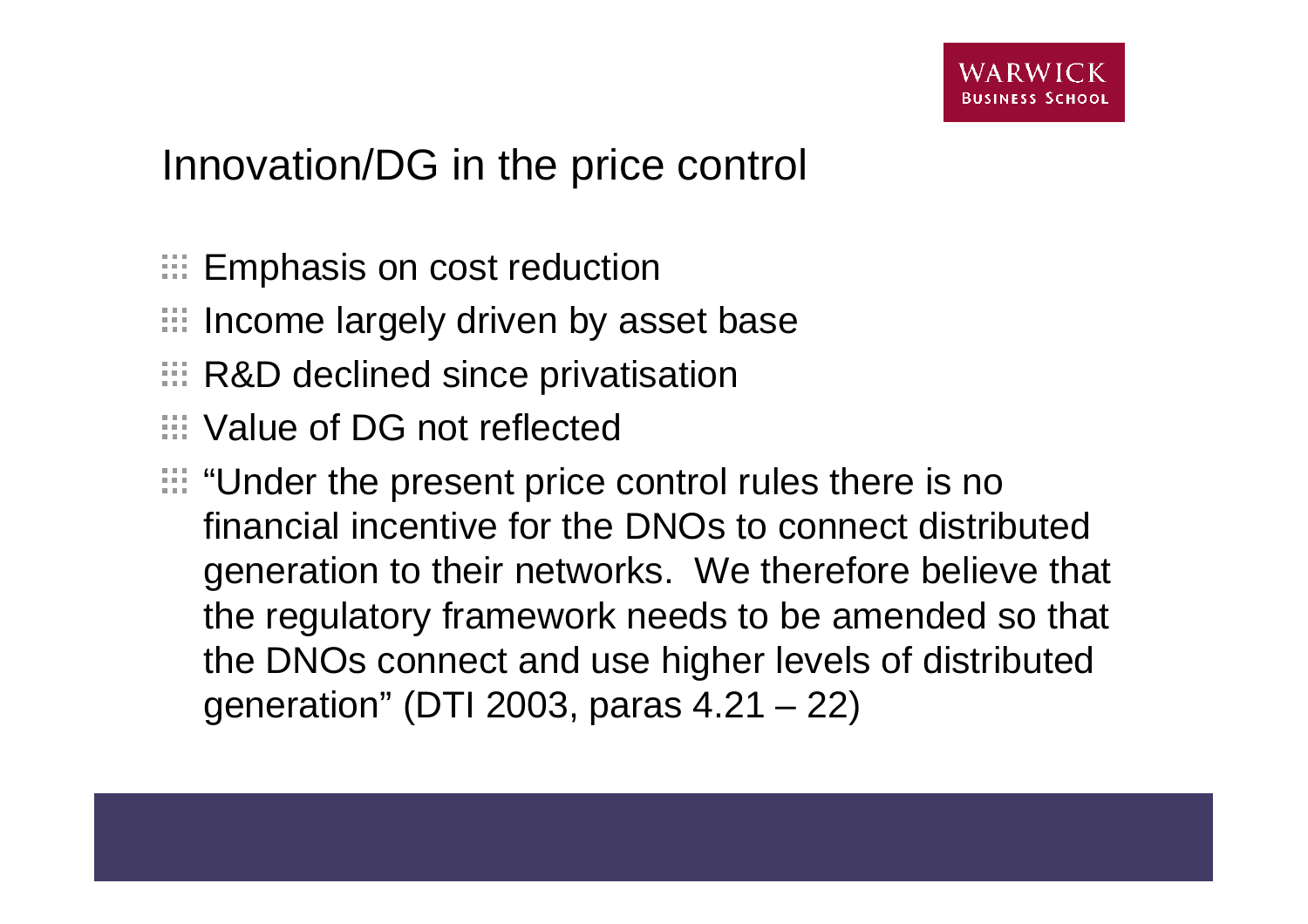# 2005 – 2010 price control

- **EDIMITY Wide DNO consultation**
- **E: Removal/adjustment of some barriers**
- **3** specific incentives for DNOs:
	- **EDG** incentive: shallow connection charges and premium use of system charge (£1.5/kW/yr)
	- $\Box$  Innovation Funding Incentive: up to 0.5% of network revenue
	- **E: Registered Power Zones: sector of network for** demonstration of innovative solutions for new DG. Additional premium (£3/kW/yr). Revenue limit of £0.5 million/yr
- **III Introduced 1 April 2005**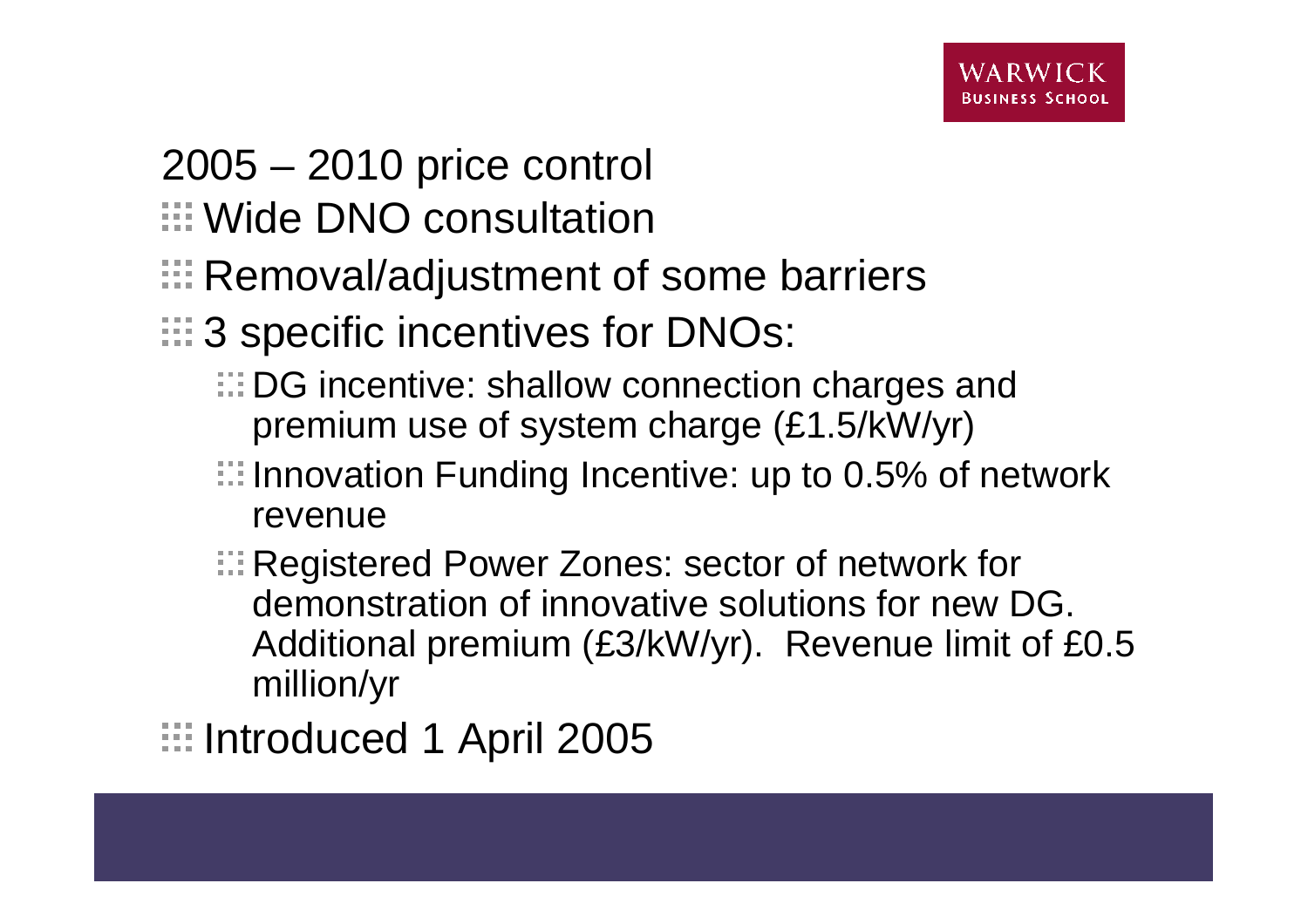#### Ofgem view of innovation



 $\frac{1}{2} \frac{1}{2} \frac{1}{2}$ *"The use of a piece of equipment of genuinely new design could alone constitute material innovation. This would not extend to the incremental development of existing technology. It may be appropriate for more than one RPZ to be justified in relation to a new piece of equipment if the specific application or duty of the equipment was sufficiently different." [ENA p 20]*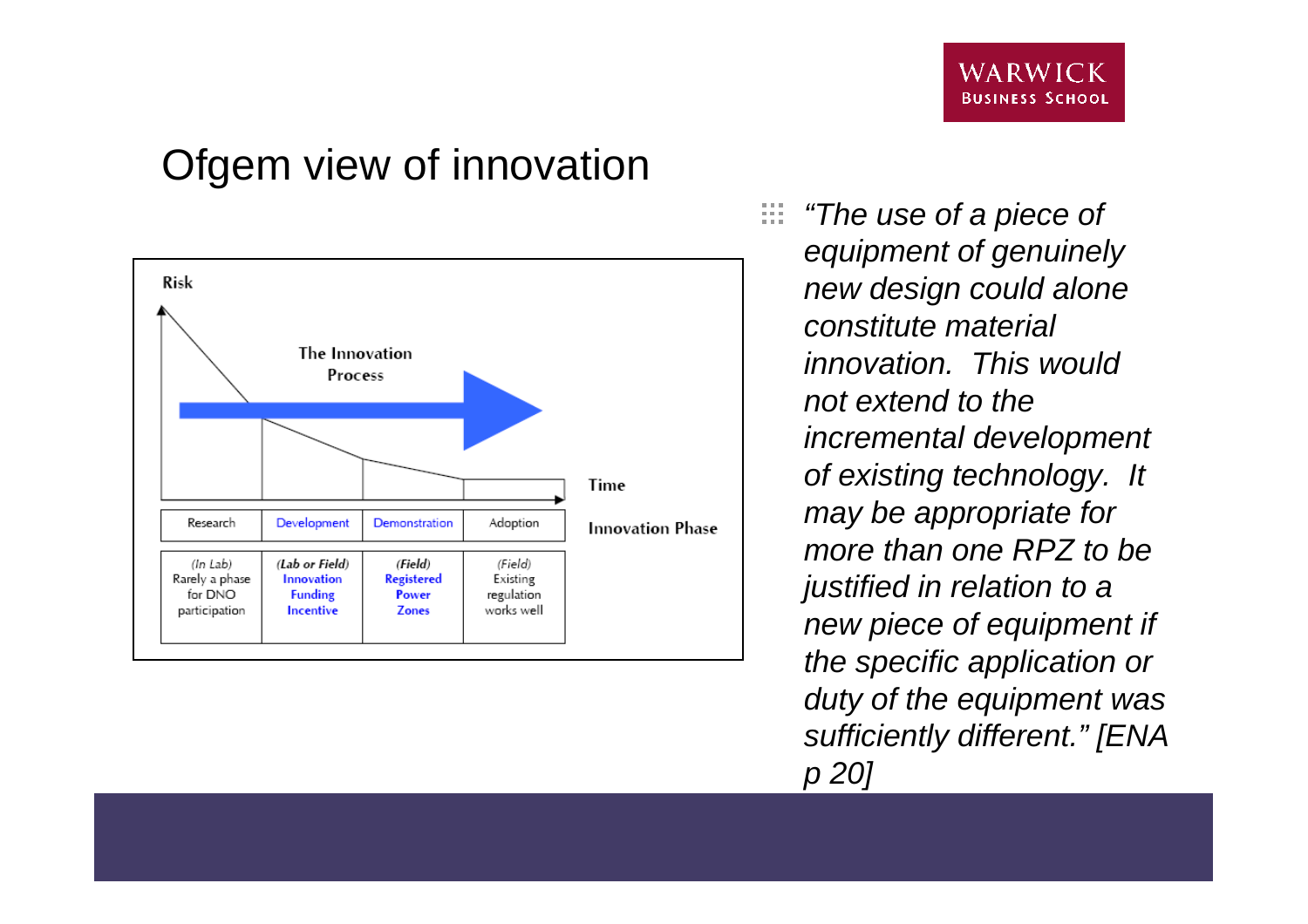#### Early results: DG installed

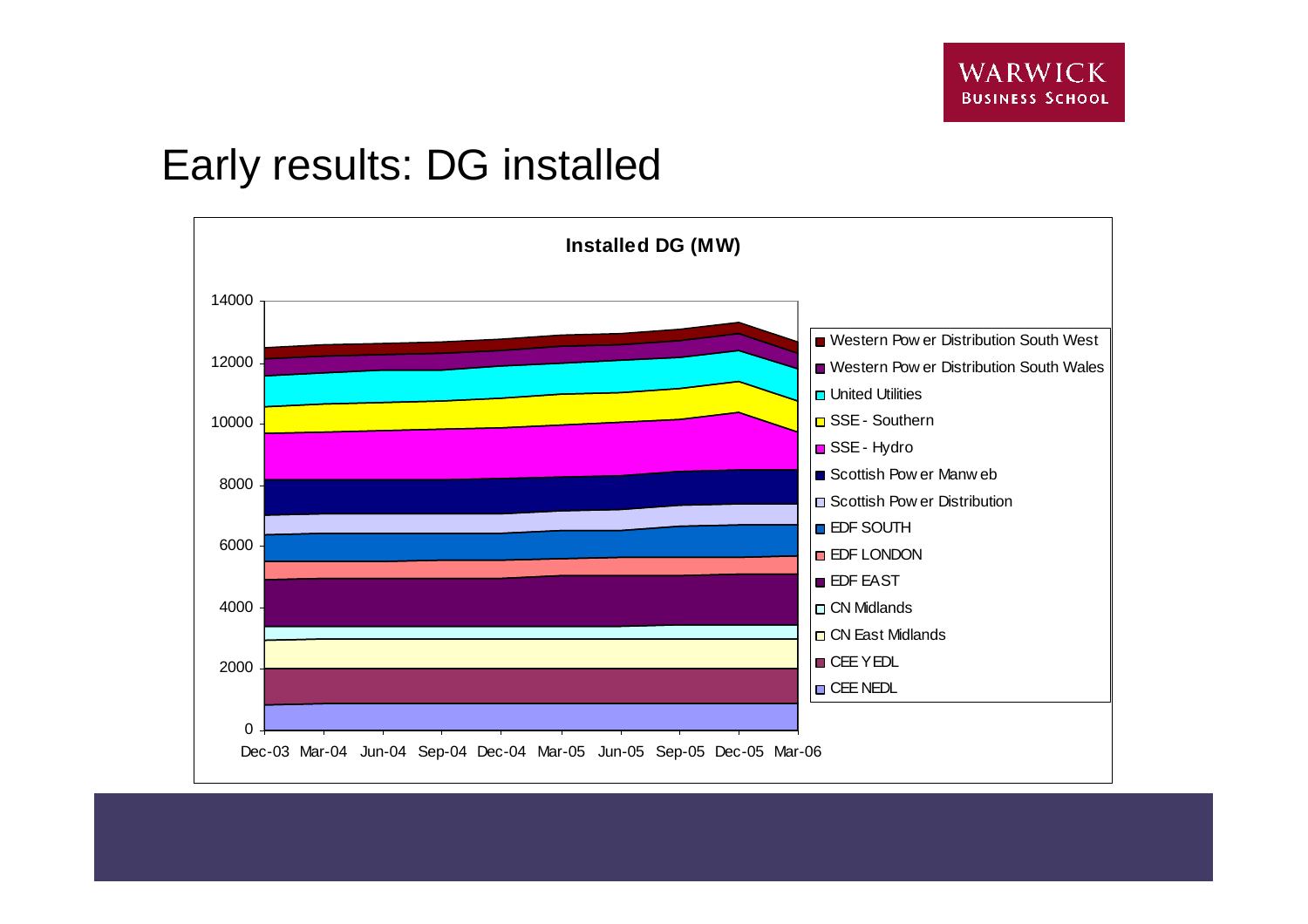







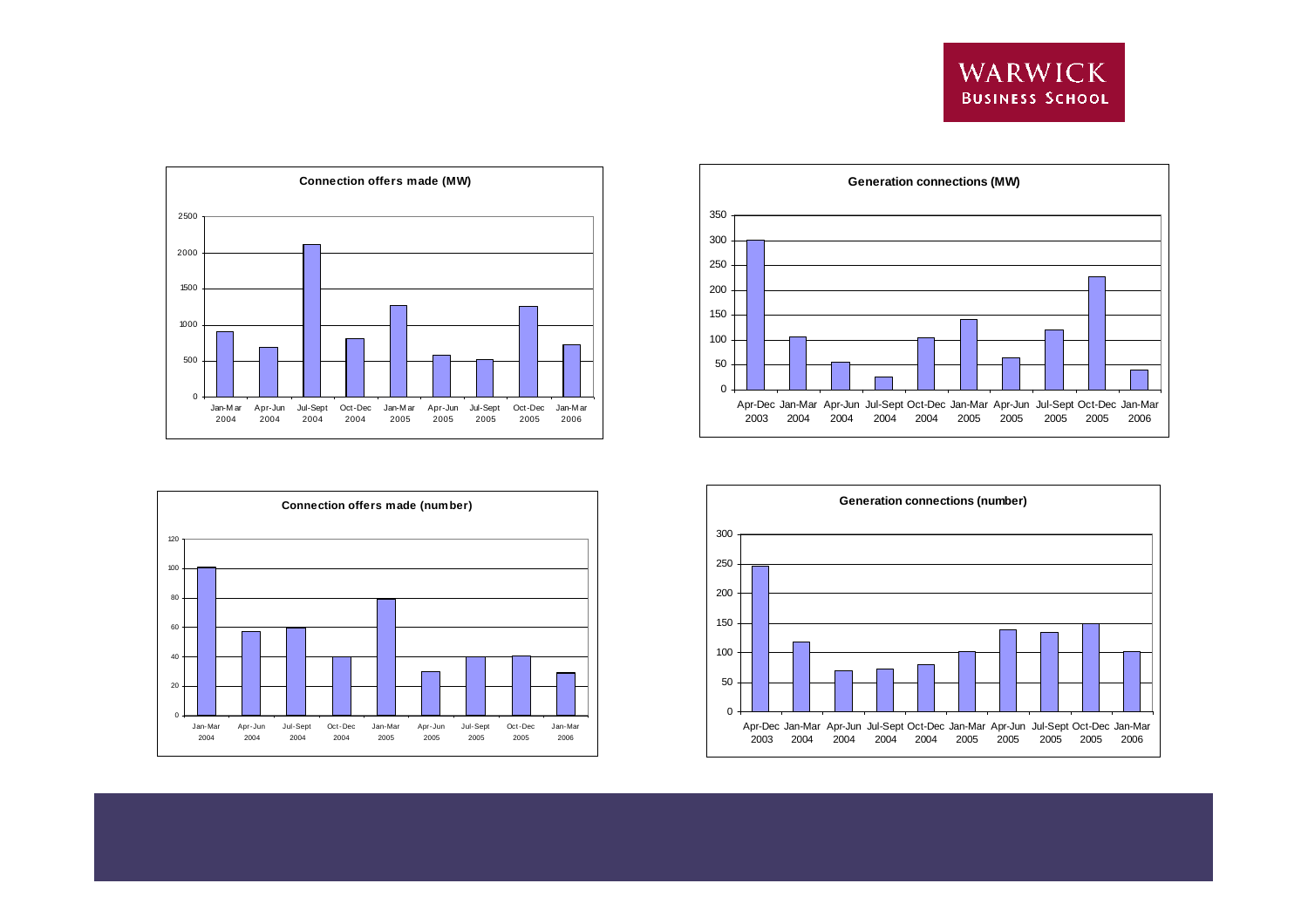### IFIs

- **EDNOs supportive of scheme, but none spend up** to the 0.5% of revenue cap – range from less than  $0.1 - 0.36\%$
- **E.** Concentrate on lifetime extension for assets rather than shift to more active networks

## **E**: Constraints:

- **III** Internal expertise
- **ED** Uncertainty about length of scheme
- $\mathbb H$ : Keeping the benefits of innovation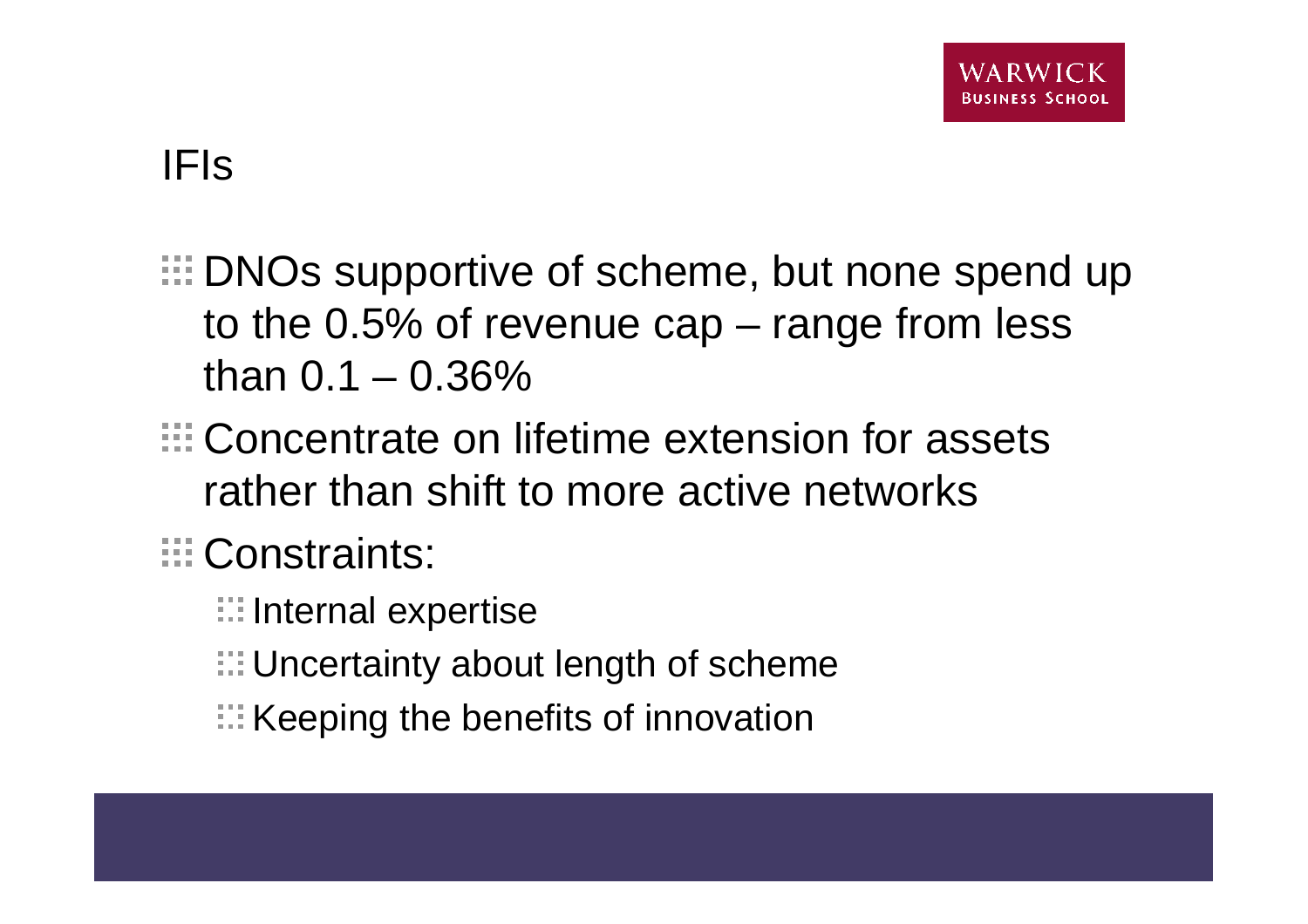## Registered Power Zones

**3 RPZs registered so far:** 

- **EXECUTE:** No new generation connected in 2
- **ED** Orkney ANM scheme the most innovative
- **ED** Constraints:
	- Too limited in terms of turnover?
		- **EDon't interest management**
		- **EE** Can't connect big schemes
	- **EDisconnect between network upgrade needs and** generator siting priorities
	- **E.** Can't replicate innovation
	- **Risk of stranded assets?**